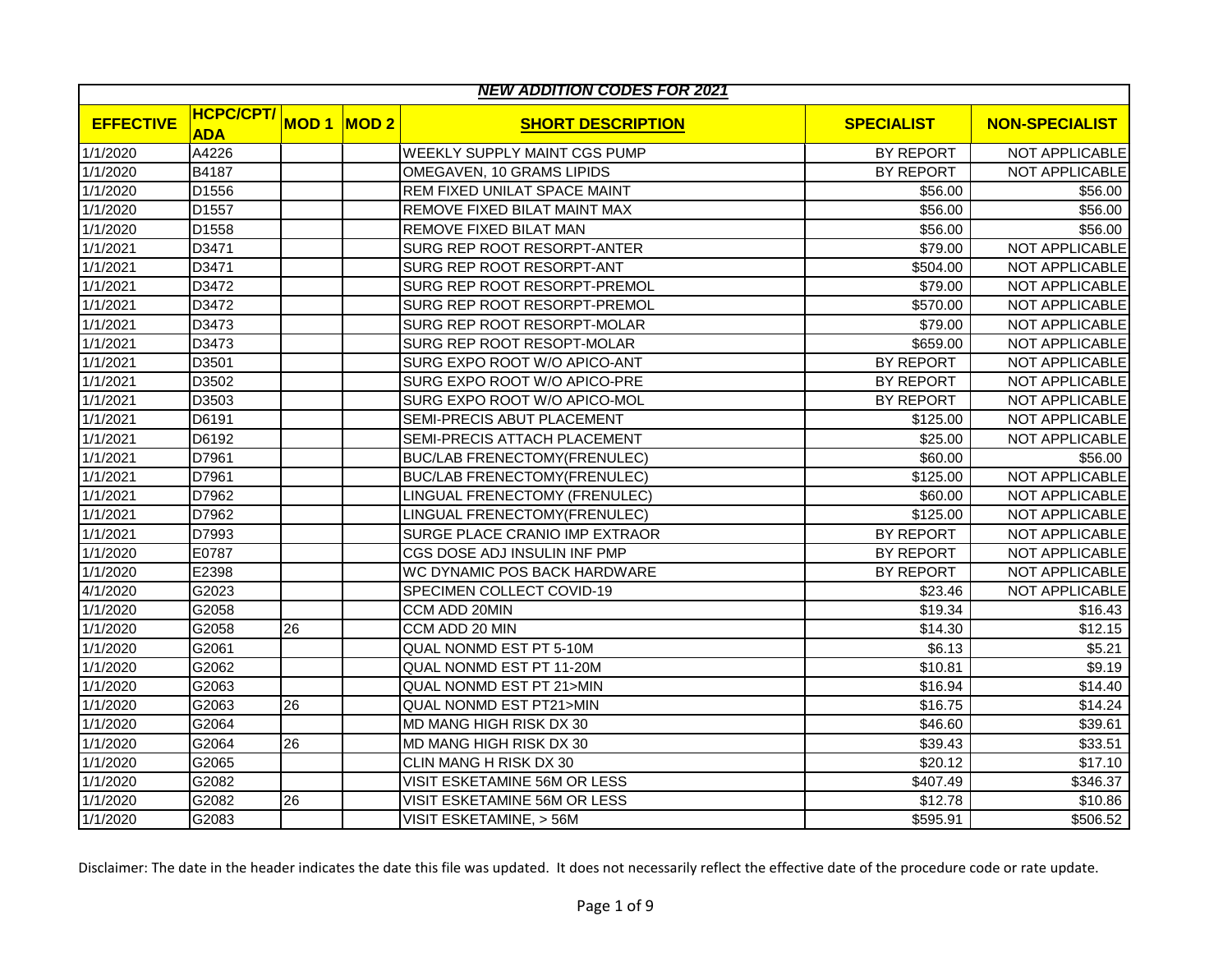|                  | <b>NEW ADDITION CODES FOR 2021</b> |             |                |                               |                   |                       |  |  |  |  |
|------------------|------------------------------------|-------------|----------------|-------------------------------|-------------------|-----------------------|--|--|--|--|
| <b>EFFECTIVE</b> | <b>HCPC/CPT/</b><br><b>ADA</b>     | <b>MOD1</b> | MOD2           | <b>SHORT DESCRIPTION</b>      | <b>SPECIALIST</b> | <b>NON-SPECIALIST</b> |  |  |  |  |
| 1/1/2020         | G2083                              | 26          |                | VISIT ESKETAMINE, >56M        | \$12.78           | \$10.86               |  |  |  |  |
| 1/1/2020         | G2086                              |             |                | OFF BASE OPIOID TX 70MIN      | \$209.00          | \$177.65              |  |  |  |  |
| 1/1/2020         | G2086                              | 26          |                | OFF BASE OPIOID TX 70 MIN     | \$148.84          | \$126.51              |  |  |  |  |
| 1/1/2020         | G2087                              |             |                | OFF BASE OPIOID TX, 60 M      | \$185.27          | \$157.48              |  |  |  |  |
| 1/1/2020         | G2087                              | 26          |                | OFF BASE OPIOID TX, 60 M      | \$145.10          | \$123.34              |  |  |  |  |
| 1/1/2020         | G2088                              |             |                | OFF BASE OPIOID TX, ADD30     | \$36.12           | \$30.70               |  |  |  |  |
| 1/1/2020         | G2088                              | 26          |                | OFF BASE OPIOID TX, ADD 30    | \$17.30           | \$14.70               |  |  |  |  |
| 6/4/2020         | H0019                              | HF          | U <sub>3</sub> | NON METHA/NON DISULFIRAM ADM  | \$2.50            | NOT APPLICABLE        |  |  |  |  |
| 5/15/2020        | H0035                              | GT          | UC             | PARTIAL CARE TELEMEDICINE     | \$89.60           | NOT APPLICABLE        |  |  |  |  |
| 1/1/2020         | J0179                              |             |                | INJ, BROLUCIZUMAB-DBLL, 1 MG  | \$1,105.00        | NOT APPLICABLE        |  |  |  |  |
| 7/1/2020         | J0223                              |             |                | INJ GIVOSIRAN 0.5 MG          | \$102.15          | NOT APPLICABLE        |  |  |  |  |
| 7/1/2020         | J0591                              |             |                | INJ DEOXYCHOLIC ACID, 1 MG    | \$14.85           | <b>NOT APPLICABLE</b> |  |  |  |  |
| 7/1/2020         | J0691                              |             |                | INJ LEFAMULIN 1 MG            | \$0.68            | NOT APPLICABLE        |  |  |  |  |
| 7/1/2020         | J0742                              |             |                | INJ IMIP 4 CILAS 4 RELEB 2MG  | \$2.12            | NOT APPLICABLE        |  |  |  |  |
| 7/1/2020         | J0791                              |             |                | INJ CRIZANLIZUMAB-TMCA 5 MG   | \$116.68          | NOT APPLICABLE        |  |  |  |  |
| 7/1/2020         | J0896                              |             |                | INJ LUSPATERCEPT-AAMT 0.25MG  | \$34.07           | <b>NOT APPLICABLE</b> |  |  |  |  |
| 7/1/2020         | J1201                              |             |                | INJ. CETIRIZINE HCL 0.5MG     | \$14.85           | NOT APPLICABLE        |  |  |  |  |
| 7/1/2020         | J1429                              |             |                | INJ. GOLODIRSEN 10 MG         | \$158.40          | NOT APPLICABLE        |  |  |  |  |
| 7/1/2020         | J1558                              |             |                | INJ. XEMBIFY, 100 MG          | \$16.93           | NOT APPLICABLE        |  |  |  |  |
| 10/1/2020        | J1632                              |             |                | INJ., BREXANOLONE, 1 MG       | \$73.76           | <b>NOT APPLICABLE</b> |  |  |  |  |
| 10/1/2020        | J1738                              |             |                | <b>INJ.MELOXICAM 1 MG</b>     | \$3.10            | NOT APPLICABLE        |  |  |  |  |
| 10/1/2020        | J3032                              |             |                | INJ. EPINEZUMAB-JJMR 1 MG     | \$14.80           | NOT APPLICABLE        |  |  |  |  |
| 10/1/2020        | J3241                              |             |                | INJ. TEMPROTUMUMAB-TRBW 10 MG | \$295.02          | NOT APPLICABLE        |  |  |  |  |
| 7/1/2020         | J7169                              |             |                | INJ ANDEXXA, 10 MG            | \$272.25          | NOT APPLICABLE        |  |  |  |  |
| 7/1/2020         | J7204                              |             |                | INJ RECOMBIN ESPEROCT PER IU  | \$2.21            | <b>NOT APPLICABLE</b> |  |  |  |  |
| 7/1/2020         | J7333                              |             |                | VISCO-3 INJ DOSE              | \$329.67          | NOT APPLICABLE        |  |  |  |  |
| 10/1/2020        | J7351                              |             |                | INJ BIMATOPROST ITC IMP1MCG   | \$193.05          | NOT APPLICABLE        |  |  |  |  |
| 7/1/2020         | J9177                              |             |                | INJ ENFORT VEDO-EJFV 0.25 MG  | \$26.11           | NOT APPLICABLE        |  |  |  |  |
| 7/1/2020         | J9198                              |             |                | INJ. INFUGEM, 100 MG          | \$37.62           | <b>NOT APPLICABLE</b> |  |  |  |  |
| 1/1/2020         | J9199                              |             |                | INJECTION, INFUGEM, 200 MG    | \$76.89           | NOT APPLICABLE        |  |  |  |  |
| 7/1/2020         | J9246                              |             |                | INJ. EVOMELA, 1 MG            | \$39.60           | NOT APPLICABLE        |  |  |  |  |
| 1/1/2020         | J9309                              |             |                | INJ, POLATUZUMAB VEDOTIN 1MG  | \$106.07          | NOT APPLICABLE        |  |  |  |  |
| 7/1/2020         | J9358                              |             |                | INJ FAM-TRASTU DERU-NXKI 1 MG | \$22.73           | NOT APPLICABLE        |  |  |  |  |
| 1/1/2020         | K1004                              |             |                | LO FREQ US DIATHERMY DEVICE   | <b>BY REPORT</b>  | NOT APPLICABLE        |  |  |  |  |
| 1/1/2020         | L2006                              |             |                | KAF SNG/DBL SWG/STN MCPR CUS  | BY REPORT         | NOT APPLICABLE        |  |  |  |  |
| 11/21/2020       | Q0239                              |             |                | BAMLANIVIMAB-XXX              | \$0.01            | <b>NOT APPLICABLE</b> |  |  |  |  |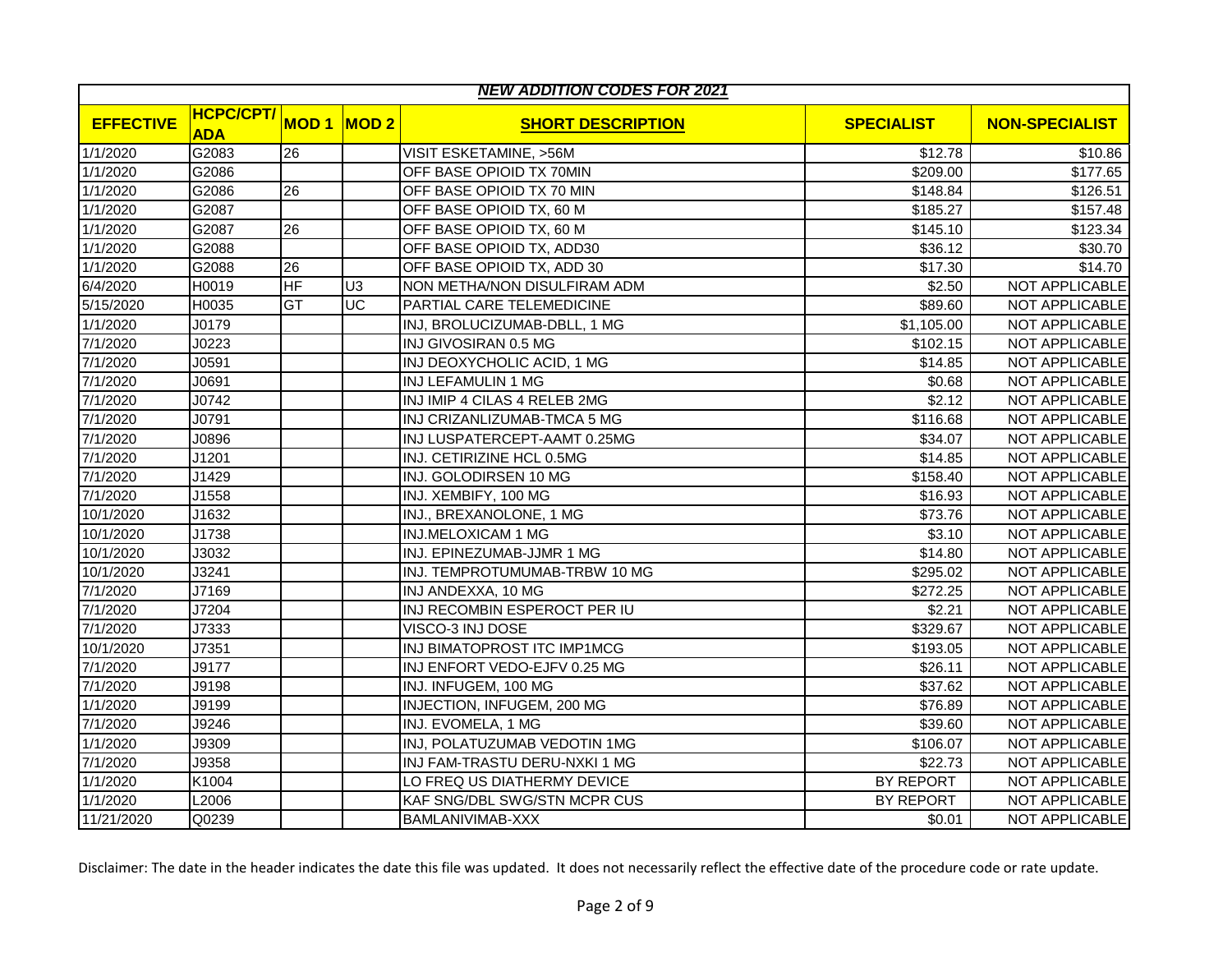|                  | <b>NEW ADDITION CODES FOR 2021</b> |             |             |                                     |                   |                       |  |  |  |
|------------------|------------------------------------|-------------|-------------|-------------------------------------|-------------------|-----------------------|--|--|--|
| <b>EFFECTIVE</b> | <b>HCPC/CPT/</b><br><b>ADA</b>     | <b>MOD1</b> | <b>MOD2</b> | <b>SHORT DESCRIPTION</b>            | <b>SPECIALIST</b> | <b>NON-SPECIALIST</b> |  |  |  |
| 11/21/2020       | Q0243                              |             |             | CASIRIVIMAB AND IMDEVIMAB           | \$0.01            | NOT APPLICABLE        |  |  |  |
| 7/1/2020         | Q5119                              |             |             | INJ RUXIENCE, 10 MG                 | \$70.96           | NOT APPLICABLE        |  |  |  |
| 7/1/2020         | Q5120                              |             |             | INJ PEGFILGRASTIM-BMEZ 0.5 MG       | \$323.86          | NOT APPLICABLE        |  |  |  |
| 7/1/2020         | Q5121                              |             |             | INJ. AVSOLA, 10 MG                  | \$49.50           | NOT APPLICABLE        |  |  |  |
| 2/4/2020         | U0001                              |             |             | 2019-NCOV DIAGNOSTIC P              | \$35.92           | NOT APPLICABLE        |  |  |  |
| 2/4/2020         | U0002                              |             |             | COVID-19 LAB TEST NON-CDC           | \$51.33           | <b>NOT APPLICABLE</b> |  |  |  |
| 4/14/2020        | U0003                              |             |             | COV-19 AMP PRB HGH THRUPUT          | \$100.00          | <b>NOT APPLICABLE</b> |  |  |  |
| 4/14/2020        | U0004                              |             |             | COV-19 TEST NON-CDC HGH THRU        | \$100.00          | NOT APPLICABLE        |  |  |  |
| 1/1/2020         | 15769                              |             |             | <b>GRFG AUTOL SOFT TISS DIR EXC</b> | \$253.70          | \$215.65              |  |  |  |
| 1/1/2020         | 15771                              |             |             | GRFG AUTOL FAT LIPO 50 CC/<         | \$305.79          | \$259.92              |  |  |  |
| 1/1/2020         | 15772                              |             |             | GRFG AUTOL FAT LIPO EA ADDL         | \$95.58           | \$81.24               |  |  |  |
| 1/1/2020         | 15772                              | 26          |             | <b>GRFG AUTOL FAT LIPO EA ADDL</b>  | \$73.26           | \$62.27               |  |  |  |
| 1/1/2020         | 15773                              |             |             | GRFG AUTOL FAT LIPO 25 CC/<         | \$308.52          | \$262.24              |  |  |  |
| 1/1/2020         | 15774                              |             |             | <b>GFRG AUTOL FAT LIPO EA ADDL</b>  | \$92.73           | \$78.82               |  |  |  |
| 1/1/2020         | 15774                              | 26          |             | <b>GFRG AUTOL FAT LIPO EA ADDL</b>  | \$70.41           | \$59.84               |  |  |  |
| 1/1/2020         | 20700                              |             |             | MNL PREP&INSJ DP RX DLVR DEV        | \$43.88           | \$37.30               |  |  |  |
| 1/1/2020         | 20701                              |             |             | RMVL DEEP RX DELIVERY DEVICE        | \$32.75           | \$27.83               |  |  |  |
| 1/1/2020         | 20702                              |             |             | MNL PREP&INSJ IMED RX DEV           | \$72.97           | \$62.02               |  |  |  |
| 1/1/2020         | 20703                              |             |             | RMVL IMED RX DELIVERY DEVICE        | \$52.35           | \$44.50               |  |  |  |
| 1/1/2020         | 20704                              |             |             | MNL PREP&INSJ I-ARTIC RX DEV        | \$76.04           | \$64.63               |  |  |  |
| 1/1/2020         | 20705                              |             |             | RMVL I-ARTIC RX DELIVERY DEV        | \$62.58           | \$53.19               |  |  |  |
| 1/1/2020         | 21601                              |             |             | <b>EXC CHEST WALL TUMOR W/RIBS</b>  | \$618.98          | \$526.13              |  |  |  |
| 1/1/2020         | 21602                              |             |             | EXC CH WAL TUM W/O LYMPHADEC        | \$834.74          | \$709.52              |  |  |  |
| 1/1/2020         | 21603                              |             |             | EXC CH WAL TUM W/LYMPHADEC          | \$921.91          | \$783.62              |  |  |  |
| 1/1/2020         | 33016                              |             |             | PERICARDIOCENTESIS W/IMAGING        | \$122.35          | \$103.99              |  |  |  |
| 1/1/2020         | 33017                              |             |             | PRCRD DRG 6YR+ W/O CGEN CAR         | \$126.88          | \$107.84              |  |  |  |
| 1/1/2020         | 33018                              |             |             | PRCRD DRG 0-5YR OR W/ANOMLY         | \$144.66          | \$122.96              |  |  |  |
| 1/1/2020         | 33019                              |             |             | PERQ PRCRD DRG INSJ CATH CT         | \$117.46          | \$99.84               |  |  |  |
| 1/1/2020         | 33858                              |             |             | AS-AORT GRF F/AORTIC DSJ            | \$1,755.93        | \$1,492.54            |  |  |  |
| 1/1/2020         | 33859                              |             |             | AS-AORT GRF F/DS OTH/THN DSJ        | \$1,261.64        | \$1,072.39            |  |  |  |
| 1/1/2020         | 33871                              |             |             | TRANSVRS A-ARCH GRF HYPTHRM         | \$1,687.94        | \$1,434.74            |  |  |  |
| 1/1/2020         | 34717                              |             |             | EVASC RPR A-ILIAC NDGFT             | \$228.85          | \$194.52              |  |  |  |
| 1/1/2020         | 34718                              |             |             | EVASC RPR N/A A-ILIAC NDGFT         | \$640.71          | \$544.60              |  |  |  |
| 1/1/2020         | 35702                              |             |             | EXPL N/FLWD SURG UXTR ART           | \$213.61          | \$181.57              |  |  |  |
| 1/1/2020         | 35703                              |             |             | EXPL N/FLWD SURG LXTR ART           | \$215.97          | \$183.57              |  |  |  |
| 1/1/2020         | 46948                              |             |             | INT HRHC TRANAL DARTLZJ 2+          | \$233.48          | \$198.46              |  |  |  |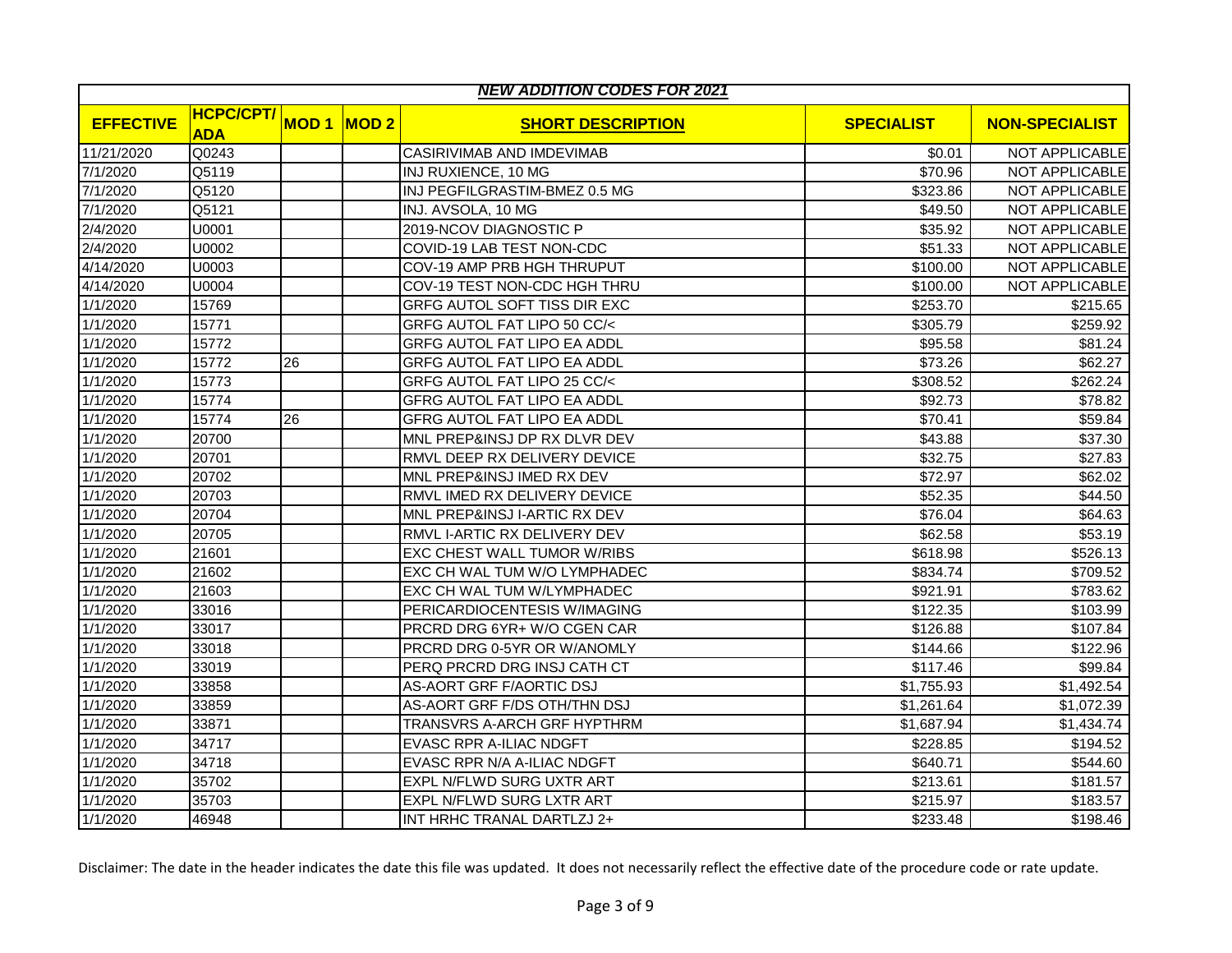|                  | <b>NEW ADDITION CODES FOR 2021</b> |             |      |                                 |                   |                       |  |  |  |
|------------------|------------------------------------|-------------|------|---------------------------------|-------------------|-----------------------|--|--|--|
| <b>EFFECTIVE</b> | <b>HCPC/CPT/</b><br><b>ADA</b>     | <b>MOD1</b> | MOD2 | <b>SHORT DESCRIPTION</b>        | <b>SPECIALIST</b> | <b>NON-SPECIALIST</b> |  |  |  |
| 1/1/2020         | 49013                              |             |      | PRPERTL PEL PACK HEMRRG TRMA    | \$227.56          | \$193.43              |  |  |  |
| 1/1/2020         | 49014                              |             |      | REEXPLORATION PELVIC WOUND      | \$188.54          | \$160.26              |  |  |  |
| 1/1/2020         | 59400                              | <b>SA</b>   |      | OBSTERICAL CARE BY APN          | \$898.16          | NOT APPLICABLE        |  |  |  |
| 1/1/2021         | 59409                              | HD          |      | <b>DOULA L&amp;D C-SECTION</b>  | \$235.00          | <b>NOT APPLICABLE</b> |  |  |  |
| 1/1/2020         | 59409                              | <b>SA</b>   |      | VAGINAL DELIVERY ONLY BY APN    | \$241.30          | NOT APPLICABLE        |  |  |  |
| 1/1/2020         | 59410                              | <b>SA</b>   |      | VAGINAL DELIVERY & P.P. CARE    | \$429.21          | NOT APPLICABLE        |  |  |  |
| 1/1/2020         | 59412                              | <b>SA</b>   |      | EXTERNAL CEPHALIC VERSION, W/WO | \$33.25           | <b>NOT APPLICABLE</b> |  |  |  |
| 1/1/2020         | 59414                              | <b>SA</b>   |      | DELIVERY PLACENTA SEPARATE PR   | \$24.70           | <b>NOT APPLICABLE</b> |  |  |  |
| 1/1/2021         | 59514                              | HD          |      | <b>DOULA L&amp;D C-SECTION</b>  | \$235.00          | <b>NOT APPLICABLE</b> |  |  |  |
| 1/1/2020         | 59610                              | <b>SA</b>   |      | <b>VBC DELIVERY SHORT</b>       | \$0.00            | NOT APPLICABLE        |  |  |  |
| 1/1/2020         | 62328                              |             |      | DX LMBR SPI PNXR W/FLUOR/CT     | \$139.82          | \$118.85              |  |  |  |
| 1/1/2020         | 62329                              |             |      | THER SPI PNXR CSF FLUOR/CT      | \$173.44          | \$147.42              |  |  |  |
| 1/1/2020         | 62329                              | 26          |      | THER SPI PNXR CSF FLUOR/CT      | \$58.37           | \$49.61               |  |  |  |
| 1/1/2020         | 64451                              |             |      | NJX AA&/STRD NRV NRVTG SI JT    | \$113.11          | \$96.14               |  |  |  |
| 1/1/2020         | 64454                              |             |      | NJX AA&/STRD GNCLR NRV BRNCH    | \$114.28          | \$97.13               |  |  |  |
| 1/1/2020         | 64624                              |             |      | DSTRJ NULYT AGT GNCLR NRV       | \$219.40          | \$186.49              |  |  |  |
| 1/1/2020         | 64624                              | 26          |      | DSTRJ NULYT AGT GNCLR NRV       | \$76.96           | \$65.42               |  |  |  |
| 1/1/2020         | 64625                              |             |      | RF ABLTJ NRV NRVTG SI JT        | \$267.46          | \$227.34              |  |  |  |
| 1/1/2020         | 64625                              | 26          |      | RF ABLTJ NRV NRVTG SI JT        | \$101.55          | \$86.31               |  |  |  |
| 1/1/2020         | 74221                              |             |      | X-RAY OF ESOPHAGUS WITH DOUBLE  | <b>NA</b>         | \$58.03               |  |  |  |
| 1/1/2020         | 74221                              | <b>TC</b>   |      | X-RAY OF ESOPHAGUS WITH DOUBLE  | <b>NA</b>         | \$40.13               |  |  |  |
| 1/1/2020         | 74221                              | 26          |      | X-RAY OF ESOPHAGUS WITH DOUBLE  | <b>NA</b>         | \$17.90               |  |  |  |
| 1/1/2020         | 74248                              |             |      | FOLLOW-THROUGH X-RAY OF UPPER   | <b>NA</b>         | \$43.71               |  |  |  |
| 1/1/2020         | 74248                              | <b>TC</b>   |      | FOLLOW-THROUGH X-RAY OF UPPER   | <b>NA</b>         | \$25.81               |  |  |  |
| 1/1/2020         | 74248                              | 26          |      | FOLLOW-THROUGH X-RAY OF UPPER   | <b>NA</b>         | \$17.90               |  |  |  |
| 1/1/2020         | 78429                              |             |      | SINGLE NUCLEAR MEDICINE STUDY   | <b>NA</b>         | \$42.73               |  |  |  |
| 1/1/2020         | 78429                              | <b>TC</b>   |      | SINGLE NUCLEAR MEDICINE STUDY   | <b>NA</b>         | \$0.00                |  |  |  |
| 1/1/2020         | 78429                              | 26          |      | SINGLE NUCLEAR MEDICINE STUDY   | <b>NA</b>         | \$42.73               |  |  |  |
| 1/1/2020         | 78430                              |             |      | SINGLE NUCLEAR MEDICINE STUDY   | <b>NA</b>         | \$40.56               |  |  |  |
| 1/1/2020         | 78430                              | <b>TC</b>   |      | SINGLE NUCLEAR MEDICINE STUDY   | <b>NA</b>         | \$0.00                |  |  |  |
| 1/1/2020         | 78430                              | 26          |      | SINGLE NUCLEAR MEDICINE STUDY   | <b>NA</b>         | \$40.56               |  |  |  |
| 1/1/2020         | 78431                              |             |      | MULTIPLE NUCLEAR MEDICINE STUD  | <b>NA</b>         | \$47.27               |  |  |  |
| 1/1/2020         | 78431                              | <b>TC</b>   |      | MULTIPLE NUCLEAR MEDICINE STUD  | <b>NA</b>         | \$0.00                |  |  |  |
| 1/1/2020         | 78431                              | 26          |      | MULTIPLE NUCLEAR MEDICINE STUD  | <b>NA</b>         | \$47.27               |  |  |  |
| 1/1/2020         | 78432                              |             |      | COMBINED NUCLEAR MEDICINE STUD  | <b>NA</b>         | \$50.27               |  |  |  |
| 1/1/2020         | 78432                              | <b>TC</b>   |      | COMBINED NUCLEAR MEDICINE STUD  | <b>NA</b>         | \$0.00                |  |  |  |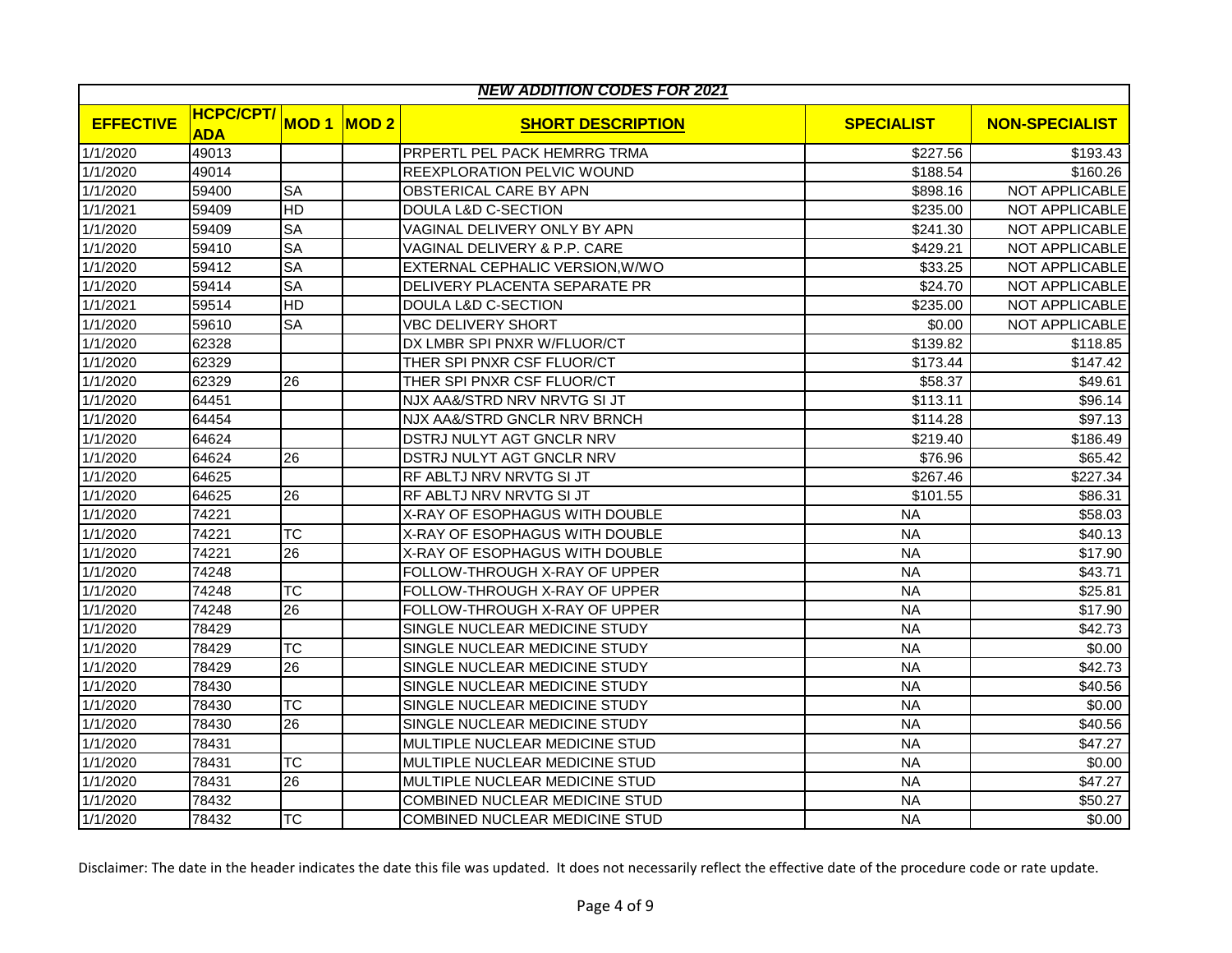|                  | <b>NEW ADDITION CODES FOR 2021</b> |                 |      |                                       |                   |                       |  |  |  |
|------------------|------------------------------------|-----------------|------|---------------------------------------|-------------------|-----------------------|--|--|--|
| <b>EFFECTIVE</b> | <b>HCPC/CPT/</b><br><b>ADA</b>     | <b>MOD1</b>     | MOD2 | <b>SHORT DESCRIPTION</b>              | <b>SPECIALIST</b> | <b>NON-SPECIALIST</b> |  |  |  |
| 1/1/2020         | 78432                              | 26              |      | <b>COMBINED NUCLEAR MEDICINE STUD</b> | <b>NA</b>         | \$50.27               |  |  |  |
| 1/1/2020         | 78433                              |                 |      | COMBINED NUCLEAR MEDICINE STUD        | <b>NA</b>         | \$54.96               |  |  |  |
| 1/1/2020         | 78433                              | <b>TC</b>       |      | COMBINED NUCLEAR MEDICINE STUD        | <b>NA</b>         | \$0.00                |  |  |  |
| 1/1/2020         | 78433                              | 26              |      | COMBINED NUCLEAR MEDICINE STUD        | <b>NA</b>         | \$54.96               |  |  |  |
| 1/1/2020         | 78434                              |                 |      | NUCLEAR MEDICINE ABSOLUTE QUAN        | <b>NA</b>         | \$15.92               |  |  |  |
| 1/1/2020         | 78434                              | <b>TC</b>       |      | NUCLEAR MEDICINE ABSOLUTE QUAN        | <b>NA</b>         | \$0.00                |  |  |  |
| 1/1/2020         | 78434                              | 26              |      | NUCLEAR MEDICINE ABSOLUTE QUAN        | <b>NA</b>         | \$15.92               |  |  |  |
| 1/1/2020         | 78830                              |                 |      | SPECT NUCLEAR MEDICINE LOCALIZ        | <b>NA</b>         | \$270.09              |  |  |  |
| 1/1/2020         | 78830                              | <b>TC</b>       |      | SPECT NUCLEAR MEDICINE LOCALIZ        | <b>NA</b>         | \$233.29              |  |  |  |
| 1/1/2020         | 78830                              | 26              |      | SPECT NUCLEAR MEDICINE LOCALIZ        | <b>NA</b>         | \$36.80               |  |  |  |
| 1/1/2020         | 78831                              |                 |      | SPECT NUCLEAR MEDICINE LOCALIZ        | <b>NA</b>         | \$391.18              |  |  |  |
| 1/1/2020         | 78831                              | <b>TC</b>       |      | SPECT NUCLEAR MEDICINE LOCALIZ        | <b>NA</b>         | \$346.29              |  |  |  |
| 1/1/2020         | 78831                              | 26              |      | SPECT NUCLEAR MEDICINE LOCALIZ        | <b>NA</b>         | \$44.89               |  |  |  |
| 1/1/2020         | 78832                              |                 |      | SPECT NUCLEAR MEDICINE LOCALIZ        | <b>NA</b>         | \$509.59              |  |  |  |
| 1/1/2020         | 78832                              | <b>TC</b>       |      | SPECT NUCLEAR MEDICINE LOCALIZ        | <b>NA</b>         | \$457.30              |  |  |  |
| 1/1/2020         | 78832                              | $\overline{26}$ |      | SPECT NUCLEAR MEDICINE LOCALIZ        | <b>NA</b>         | \$52.29               |  |  |  |
| 1/1/2020         | 78835                              |                 |      | <b>QUANTIFICATION OF RADIOACTIVE</b>  | <b>NA</b>         | \$56.33               |  |  |  |
| 1/1/2020         | 78835                              | <b>TC</b>       |      | QUANTIFICATION OF RADIOACTIVE         | <b>NA</b>         | \$44.79               |  |  |  |
| 1/1/2020         | 78835                              | 26              |      | QUANTIFICATION OF RADIOACTIVE         | <b>NA</b>         | \$11.54               |  |  |  |
| 1/1/2020         | 80145                              |                 |      | DRUG ASSAY ADALIMUMAB                 | \$30.86           | NOT APPLICABLE        |  |  |  |
| 1/1/2020         | 80187                              |                 |      | DRUG ASSAY POSACONAZOLE               | \$21.69           | NOT APPLICABLE        |  |  |  |
| 1/1/2020         | 80230                              |                 |      | DRUG ASSAY INFLIXIMAB                 | \$30.86           | NOT APPLICABLE        |  |  |  |
| 1/1/2020         | 80235                              |                 |      | DRUG ASSAY LACOSAMIDE                 | \$21.69           | NOT APPLICABLE        |  |  |  |
| 1/1/2020         | 80280                              |                 |      | DRUG ASSAY VEDOLIZUMAB                | \$30.86           | <b>NOT APPLICABLE</b> |  |  |  |
| 1/1/2020         | 80285                              |                 |      | DRUG ASSAY VORICONAZOLE               | \$21.69           | <b>NOT APPLICABLE</b> |  |  |  |
| 1/1/2020         | 81277                              |                 |      | CYTOGENOMIC NEO MICRORA ALYS          | \$928.00          | <b>NOT APPLICABLE</b> |  |  |  |
| 1/1/2020         | 81307                              |                 |      | PALB2 GENE FULL GENE SEQ              | \$226.30          | NOT APPLICABLE        |  |  |  |
| 1/1/2020         | 81308                              |                 |      | PALB2 GENE KNOWN FAMIL VRNT           | \$241.08          | NOT APPLICABLE        |  |  |  |
| 1/1/2020         | 81309                              |                 |      | PIK3CA GENE TRGT SEQ ALYS             | \$219.86          | <b>NOT APPLICABLE</b> |  |  |  |
| 1/1/2020         | 81522                              |                 |      | ONC BREAST MRNA 12 GENES              | \$3,098.40        | NOT APPLICABLE        |  |  |  |
| 1/1/2020         | 81542                              |                 |      | ONC PROSTATE MRNA 22 CNT GEN          | BY REPORT         | NOT APPLICABLE        |  |  |  |
| 1/1/2020         | 81552                              |                 |      | ONC UVEAL MLNMA MRNA 15 GENE          | <b>BY REPORT</b>  | NOT APPLICABLE        |  |  |  |
| 4/10/2020        | 86328                              |                 |      | IA NFCT AB SARSCOV2 COVID19           | \$45.23           | NOT APPLICABLE        |  |  |  |
| 8/10/2020        | 86408                              |                 |      | NEUTRLZG ANTB SARSCOV2 SCR            | \$42.13           | NOT APPLICABLE        |  |  |  |
| 8/10/2020        | 86409                              |                 |      | NEUTRLZG ANTB SARSCOV2 TITER          | \$105.33          | NOT APPLICABLE        |  |  |  |
| 9/8/2020         | 86413                              |                 |      | SARS-COV-2 ANTB QUANTITATIVE          | \$42.13           | <b>NOT APPLICABLE</b> |  |  |  |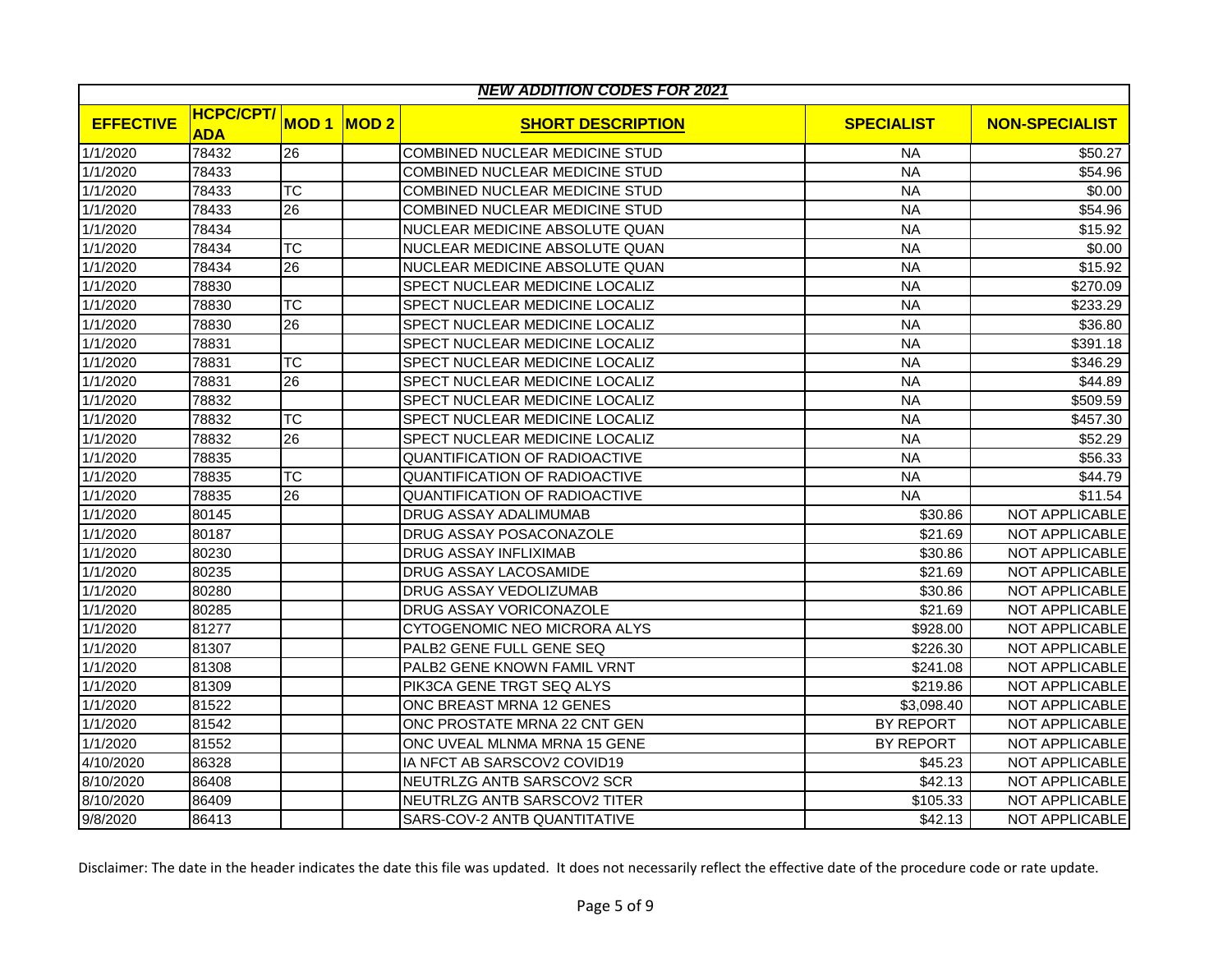|                  |                                |             |      | <b>NEW ADDITION CODES FOR 2021</b> |                   |                       |
|------------------|--------------------------------|-------------|------|------------------------------------|-------------------|-----------------------|
| <b>EFFECTIVE</b> | <b>HCPC/CPT/</b><br><b>ADA</b> | <b>MOD1</b> | MOD2 | <b>SHORT DESCRIPTION</b>           | <b>SPECIALIST</b> | <b>NON-SPECIALIST</b> |
| 4/10/2020        | 86769                          |             |      | SARS-COV-2 COVID-19 ANTIBODY       | \$42.13           | NOT APPLICABLE        |
| 6/25/2020        | 87426                          |             |      | <b>CORONAVIRUS AG IA</b>           | \$45.23           | NOT APPLICABLE        |
| 11/10/2020       | 87428                          |             |      | SARSCOV AND INF VIR A&B AG IA      | \$73.49           | NOT APPLICABLE        |
| 1/1/2020         | 87563                          |             |      | M. GENITALIUM AMP PROBE            | \$28.07           | NOT APPLICABLE        |
| 3/13/2020        | 87635                          |             |      | SARS-COV-2 COVID-19 AMP PRB        | \$51.33           | NOT APPLICABLE        |
| 10/6/2020        | 87636                          |             |      | SARSCOV2 & INF A&B AMP PRB         | \$142.13          | <b>NOT APPLICABLE</b> |
| 10/6/2020        | 87637                          |             |      | SARSCOV2&INF A&B&RSV AMP PRB       | \$142.63          | <b>NOT APPLICABLE</b> |
| 10/6/2020        | 87811                          |             |      | SARS-COV-2 COVID 19 W/OPTIC        | \$41.38           | <b>NOT APPLICABLE</b> |
| 1/1/2020         | 90694                          |             |      | VACC AIIV4 NO PRSRV 0.5ML IM       | \$52.35           | NOT APPLICABLE        |
| 1/1/2020         | 90912                          |             |      | BFB TRAINING 1ST 15 MIN            | \$42.32           | \$35.97               |
| 1/1/2020         | 90912                          | 26          |      | <b>BFB TRAINING 1ST 15 MIN</b>     | \$22.72           | \$19.31               |
| 1/1/2020         | 90913                          |             |      | <b>BFB TRAINING EA ADDL 15 MIN</b> | \$16.89           | \$14.35               |
| 1/1/2020         | 90913                          | 26          |      | BFB TRAINING EA ADDL 15 MIN        | \$12.62           | \$10.72               |
| 11/20/2020       | 91300                          |             |      | SARSCOV2 VAC 30MCG/0.3ML IM        | \$0.01            | NOT APPLICABLE        |
| 11/30/2020       | 91301                          |             |      | SARSCOV2 VAC 100MG/0.5ML IM        | \$0.01            | NOT APPLICABLE        |
| 1/1/2020         | 92201                          |             |      | OPSCPY EXTND RTA DRAW UNI/BI       | \$13.02           | \$11.06               |
| 1/1/2020         | 92201                          | 26          |      | OPSCPY EXTND RTA DRAW UNI/BI       | \$11.85           | \$10.07               |
| 1/1/2020         | 92202                          |             |      | OPSCPY EXTND ON/MAC DRAW           | \$8.25            | \$7.01                |
| 1/1/2020         | 92202                          | 26          |      | OPSCPY EXTND ON/MAC DRAW           | \$7.67            | \$6.52                |
| 1/1/2020         | 92549                          |             |      | CDP-SOT 6 COND W/I&R MCT&ADT       | \$33.32           | \$28.32               |
| 1/1/2020         | 92549                          | <b>TC</b>   |      | CDP-SOT 6 COND W/I&R MCT&ADT       | \$10.06           | <b>NOT APPLICABLE</b> |
| 1/1/2020         | 92549                          | 26          |      | CDP-SOT 6 COND W/I&R MCT&ADT       | \$23.26           | \$19.77               |
| 1/1/2020         | 93356                          |             |      | MYOCRD STRAIN IMG SPCKL TRCK       | \$21.45           | \$18.23               |
| 1/1/2020         | 93356                          | 26          |      | MYOCRD STRAIN IMG SPCKL TRCK       | \$6.12            | \$5.20                |
| 1/1/2020         | 93985                          |             |      | DUP-SCAN HEMO COMPL BI STD         | \$144.35          | \$122.70              |
| 1/1/2020         | 93985                          | <b>TC</b>   |      | DUP-SCAN HEMO COMPL BI STD         | \$124.69          | NOT APPLICABLE        |
| 1/1/2020         | 93985                          | 26          |      | DUP-SCAN HEMO COMPL BI STD         | \$19.67           | \$16.72               |
| 1/1/2020         | 93986                          |             |      | DUP-SCAN HEMO COMPL UNI STD        | \$72.94           | \$62.00               |
| 1/1/2020         | 93986                          | ТC          |      | DUP-SCAN HEMO COMPL UNI STD        | \$60.29           | NOT APPLICABLE        |
| 1/1/2020         | 93986                          | 26          |      | DUP-SCAN HEMO COMPL UNI STD        | \$12.66           | \$10.76               |
| 1/1/2020         | 95700                          |             |      | EEG CONT REC W/VID EEG TECH        | \$118.75          | \$100.93              |
| 1/1/2020         | 95705                          |             |      | EEG W/O VID 2-12 HR UNMNTR         | \$47.50           | \$40.37               |
| 1/1/2020         | 95706                          |             |      | EEG WO VID 2-12HR INTMT MNTR       | \$197.60          | \$167.96              |
| 1/1/2020         | 95707                          |             |      | EEG W/O VID 2-12HR CONT MNTR       | \$247.00          | \$209.95              |
| 1/1/2020         | 95708                          |             |      | EEG WO VID EA 12-26HR UNMNTR       | \$71.25           | \$60.56               |
| 1/1/2020         | 95709                          |             |      | EEG W/O VID EA 12-26HR INTMT       | \$394.72          | \$335.51              |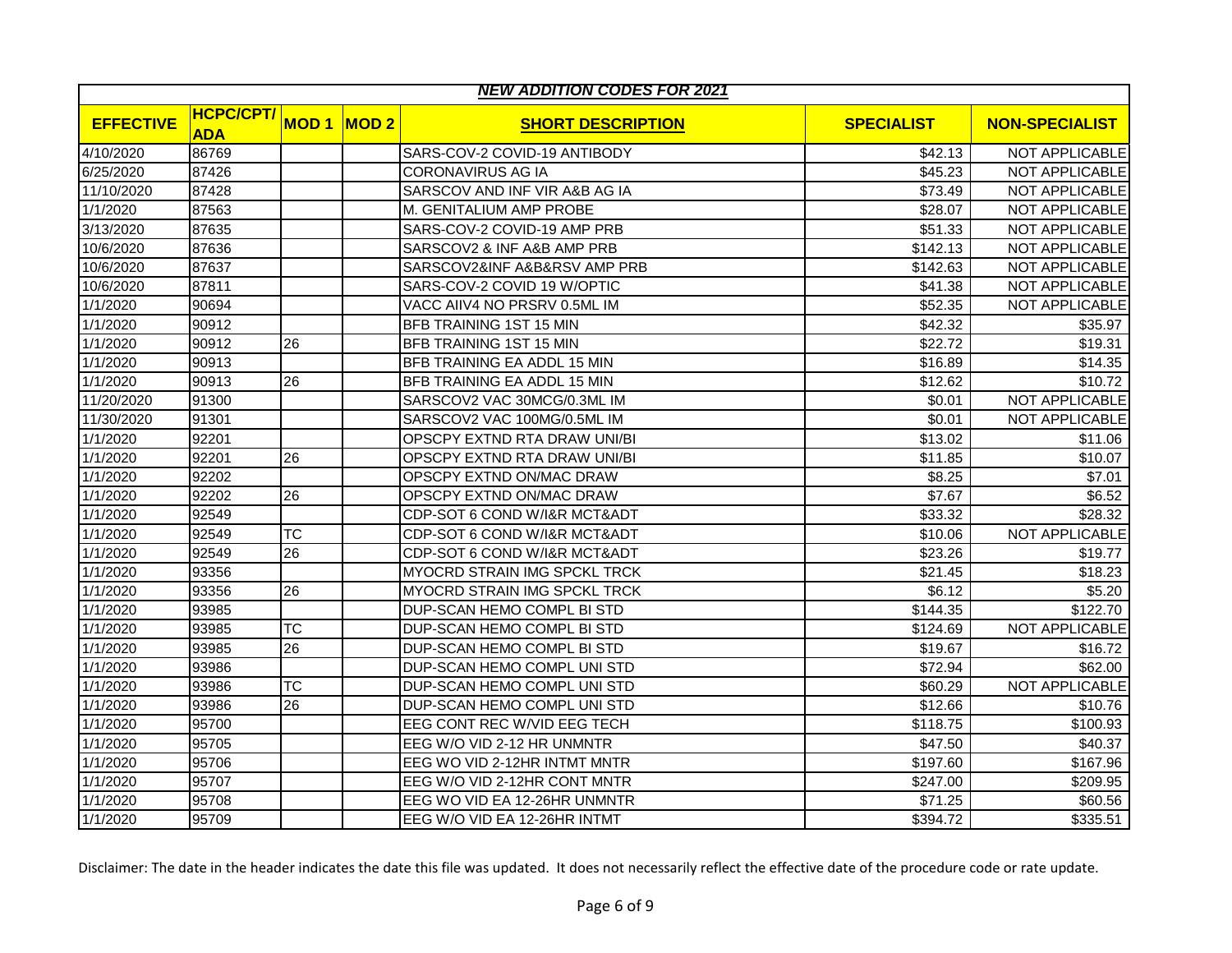| <b>NEW ADDITION CODES FOR 2021</b> |                                |             |      |                              |                   |                       |  |  |
|------------------------------------|--------------------------------|-------------|------|------------------------------|-------------------|-----------------------|--|--|
| <b>EFFECTIVE</b>                   | <b>HCPC/CPT/</b><br><b>ADA</b> | <b>MOD1</b> | MOD2 | <b>SHORT DESCRIPTION</b>     | <b>SPECIALIST</b> | <b>NON-SPECIALIST</b> |  |  |
| 1/1/2020                           | 95710                          |             |      | EEG W/O VID EA 12-26HR CONT  | \$493.52          | \$419.49              |  |  |
| 1/1/2020                           | 95711                          |             |      | VEEG 2-12 HR UNMONITORED     | \$59.37           | \$50.46               |  |  |
| 1/1/2020                           | 95712                          |             |      | VEEG 2-12 HR INTMT MNTR      | \$237.50          | \$201.87              |  |  |
| 1/1/2020                           | 95713                          |             |      | VEEG 2-12 HR CONT MNTR       | \$296.87          | \$252.34              |  |  |
| 1/1/2020                           | 95714                          |             |      | VEEG EA 12-26 HR UNMNTR      | \$95.00           | \$80.75               |  |  |
| 1/1/2020                           | 95715                          |             |      | VEEG EA 12-26HR INTMT MNTR   | \$475.00          | \$403.75              |  |  |
| 1/1/2020                           | 95716                          |             |      | VEEG EA 12-26HR CONT MNTR    | \$593.75          | \$504.68              |  |  |
| 1/1/2020                           | 95717                          |             |      | EEG PHYS/QHP 2-12 HR W/O VID | \$53.18           | \$45.20               |  |  |
| 1/1/2020                           | 95718                          |             |      | EEG PHYS/QHP 2-12 HR W/VEEG  | \$70.16           | \$59.64               |  |  |
| 1/1/2020                           | 95719                          |             |      | EEG PHYS/QHP EA INCR W/O VID | \$82.39           | \$70.03               |  |  |
| 1/1/2020                           | 95719                          | 26          |      | EEG PHYS/QHP EA INCR W/O VID | \$81.42           | \$69.21               |  |  |
| 1/1/2020                           | 95720                          |             |      | EEG PHY/QHP EA INCR W/VEEG   | \$108.61          | \$92.32               |  |  |
| 1/1/2020                           | 95720                          | 26          |      | EEG PHY/QHP EA INCR W/VEEG   | \$106.87          | \$90.84               |  |  |
| 1/1/2020                           | 95721                          |             |      | EEG PHY/QHP>36<60 HR W/O VID | \$109.59          | \$93.15               |  |  |
| 1/1/2020                           | 95721                          | 26          |      | EEG PHY/QHP>36<60 HR W/O VID | \$107.25          | \$91.16               |  |  |
| 1/1/2020                           | 95722                          |             |      | EEG PHY/QHP>36<60 HR W/VEEG  | \$132.93          | \$112.99              |  |  |
| 1/1/2020                           | 95723                          |             |      | EEG PHY/QHP>60<84 HR W/O VID | \$135.88          | \$115.50              |  |  |
| 1/1/2020                           | 95723                          | 26          |      | EEG PHY/QHP>60<84 HR W/O VID | \$132.78          | \$112.86              |  |  |
| 1/1/2020                           | 95724                          |             |      | EEG PHY/QHP>60<84 HR W/VEEG  | \$169.77          | \$144.30              |  |  |
| 1/1/2020                           | 95724                          | 26          |      | EEG PHY/QHP>60<84 HR W/EEG   | \$166.27          | \$141.33              |  |  |
| 1/1/2020                           | 95725                          |             |      | EEG PHY/QHP>84 HR W/O VID    | \$155.16          | \$131.88              |  |  |
| 1/1/2020                           | 95725                          | 26          |      | EEG PHY/QHP>84 HR W/OVID     | \$151.09          | \$128.42              |  |  |
| 1/1/2020                           | 95726                          |             |      | EEG PHY/QHP>84 HR W/VEEG     | \$214.56          | \$182.37              |  |  |
| 1/1/2020                           | 95726                          | 26          |      | EEG PHY/QHP>84 HR W/VEEG     | \$210.10          | \$178.58              |  |  |
| 1/1/2020                           | 96156                          |             |      | HLTH BHV ASSMT/REASSESSMENT  | \$14.03           | \$12.00               |  |  |
| 1/1/2020                           | 96156                          | HH          |      | HLTH BHV ASSMT/REASSESSMENT  | \$0.00            | <b>NOT APPLICABLE</b> |  |  |
| 1/1/2020                           | 96156                          | <b>SA</b>   |      | HLTH BHV ASSMT/REASSMENT     | \$11.40           | NOT APPLICABLE        |  |  |
| 1/1/2020                           | 96156                          | UC          |      | HLTH BHV ASSMT/REA SSESSMENT | \$14.00           | \$14.00               |  |  |
| 1/1/2020                           | 96158                          |             |      | HLTH BHV IVNTJ INDIV 1ST 30  | \$26.00           | \$22.00               |  |  |
| 1/1/2020                           | 96158                          | HA          |      | HLTH BHV IVNTJ INDIV 1ST 30  | \$92.50           | NOT APPLICABLE        |  |  |
| 1/1/2020                           | 96158                          | HH          |      | HLTH BHV IVNTJ INDIV 1ST 30  | \$0.00            | NOT APPLICABLE        |  |  |
| 1/1/2020                           | 96158                          | <b>SA</b>   |      | HLTH BHV IVNTJ INDIV 1ST 30  | \$20.90           | NOT APPLICABLE        |  |  |
| 1/1/2020                           | 96158                          | UC          |      | HLTH BHV IVNTJ INDIV 1ST 30  | \$26.00           | \$13.00               |  |  |
| 1/1/2020                           | 96159                          |             |      | HLTH BHV IVNTJ INDIV EA ADDL | \$13.00           | \$11.00               |  |  |
| 1/1/2020                           | 96159                          | HA          |      | HLTH BHV IVNTJ INDIV EA ADDL | \$46.25           | NOT APPLICABLE        |  |  |
| 1/1/2020                           | 96159                          | HH          |      | HLTH BHV IVNTJ INDIV EA ADDL | \$0.00            | <b>NOT APPLICABLE</b> |  |  |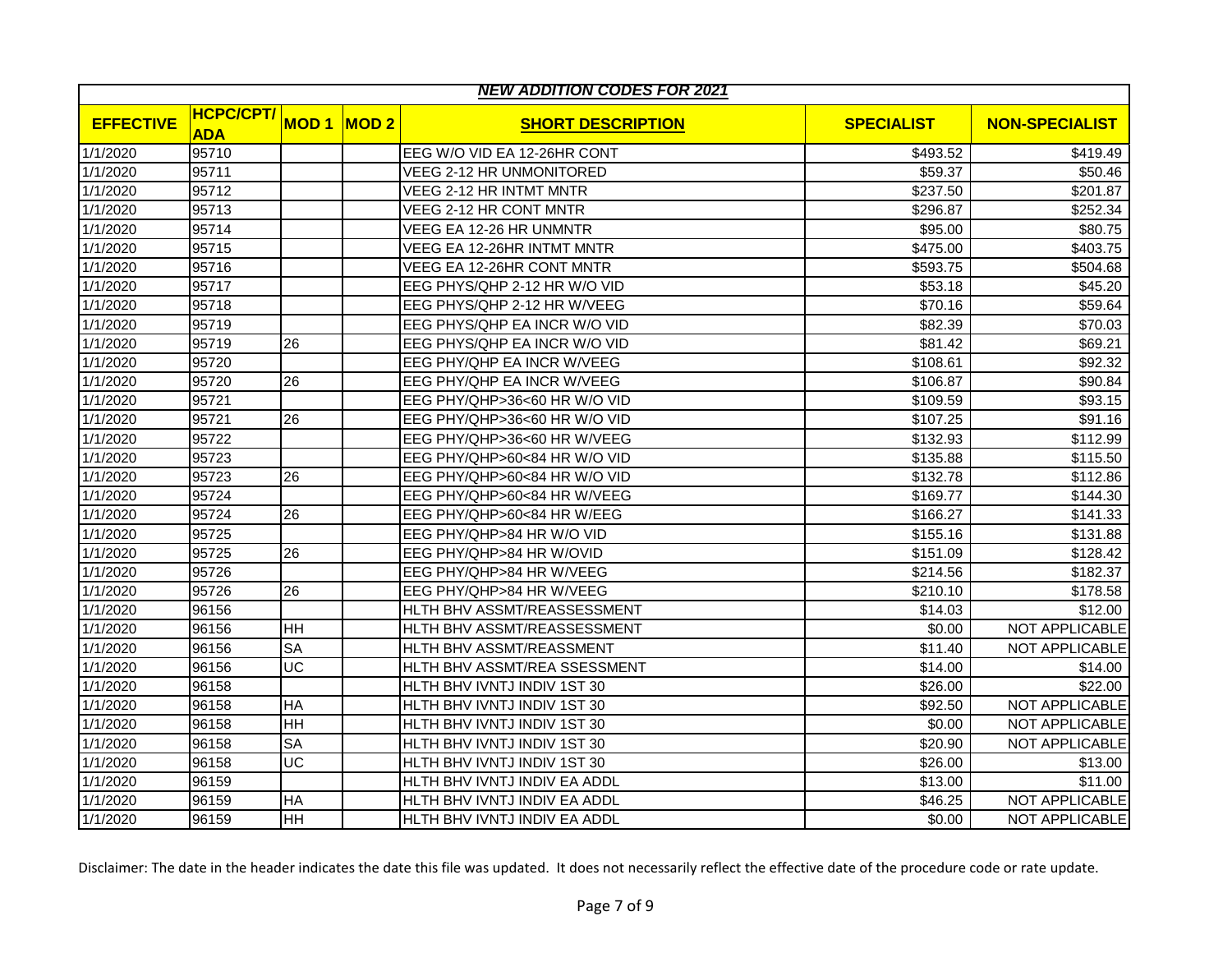|                  | <b>NEW ADDITION CODES FOR 2021</b> |                          |      |                                |                   |                       |  |  |  |
|------------------|------------------------------------|--------------------------|------|--------------------------------|-------------------|-----------------------|--|--|--|
| <b>EFFECTIVE</b> | <b>HCPC/CPT/</b><br><b>ADA</b>     | <b>MOD1</b>              | MOD2 | <b>SHORT DESCRIPTION</b>       | <b>SPECIALIST</b> | <b>NON-SPECIALIST</b> |  |  |  |
| 1/1/2020         | 96159                              | <b>SA</b>                |      | HLTH BHV IVNTJ INDIV EA ADDL   | \$10.45           | NOT APPLICABLE        |  |  |  |
| 1/1/2020         | 96159                              | UC                       |      | HLTH BHV IVNTJ INDIV EA ADDL   | \$13.00           | \$13.00               |  |  |  |
| 1/1/2020         | 96164                              |                          |      | HLTH BHV IVNTJ GRP 1ST 30      | \$7.36            | $\overline{$}6.26$    |  |  |  |
| 1/1/2020         | 96164                              | HH                       |      | HLTH BHV IVNTJ GRP 1ST 30      | \$0.00            | NOT APPLICABLE        |  |  |  |
| 1/1/2020         | 96164                              | <b>SA</b>                |      | HLTH BHV IVNTJ GRP 1ST 30      | \$7.60            | <b>NOT APPLICABLE</b> |  |  |  |
| 1/1/2020         | 96164                              | $\overline{UC}$          |      | HLTH BHV IVNTJ GRP 1ST 30      | \$10.00           | \$5.00                |  |  |  |
| 1/1/2020         | 96165                              |                          |      | HLTH BHV IVNTJ GRP EA ADDL     | <b>BY REPORT</b>  | NOT APPLICABLE        |  |  |  |
| 1/1/2020         | 96165                              | HH                       |      | HLTH BHV IVNTJ GRP EA ADDL     | \$0.00            | NOT APPLICABLE        |  |  |  |
| 1/1/2020         | 96165                              | <b>SA</b>                |      | HLTH BHV IVNTJ GRP EA ADDL     | \$3.80            | <b>NOT APPLICABLE</b> |  |  |  |
| 1/1/2020         | 96165                              | $\overline{\mathsf{UC}}$ |      | HLTH BHV IVNTJ GRP EA ADDL     | \$5.00            | \$5.00                |  |  |  |
| 1/1/2020         | 96167                              |                          |      | HLTH BHV IVNTJ FAM 1ST 30      | BY REPORT         | NOT APPLICABLE        |  |  |  |
| 1/1/2020         | 96167                              | HH                       |      | HLTH BHV IVNTJ FAM 1ST 30      | \$0.00            | NOT APPLICABLE        |  |  |  |
| 1/1/2020         | 96167                              | SA                       |      | HLTH BHV IVNTJ FAM 1ST 30      | \$20.90           | NOT APPLICABLE        |  |  |  |
| 1/1/2020         | 96167                              | $\overline{\mathsf{UC}}$ |      | HLTH BHV IVNTJ FAM 1ST 30      | \$26.00           | \$13.00               |  |  |  |
| 1/1/2020         | 96168                              |                          |      | HLTH BHV IVNTJ FAM EA ADDL     | BY REPORT         | NOT APPLICABLE        |  |  |  |
| 1/1/2020         | 96168                              | HH                       |      | HLTH BHV IVNTJ FAM EA ADDL     | \$0.00            | NOT APPLICABLE        |  |  |  |
| 1/1/2020         | 96168                              | <b>SA</b>                |      | HLTH BHV IVNTJ FAM EA ADDL     | \$10.45           | NOT APPLICABLE        |  |  |  |
| 1/1/2020         | 96168                              | UC                       |      | HLTH BHV IVNTJ FAM EA ADDL     | \$13.00           | \$13.00               |  |  |  |
| 1/1/2020         | 96170                              |                          |      | HLTH BHV IVNTJ FAM WO PT 1ST   | \$24.00           | \$20.00               |  |  |  |
| 1/1/2020         | 96170                              | <b>SA</b>                |      | HLTH BHV IVNTJ FAM WO PT 1ST   | \$19.00           | NOT APPLICABLE        |  |  |  |
| 1/1/2020         | 96170                              | UC                       |      | HLTH BHV IVNTJ FAM WO PT 1ST   | \$12.00           | \$12.00               |  |  |  |
| 1/1/2020         | 96171                              |                          |      | HLTH BHV IVNTJ FAM W/O PT EA   | \$12.00           | \$10.00               |  |  |  |
| 1/1/2020         | 96171                              | <b>SA</b>                |      | HLTH BHV INVNTJ FAM W/O PT EA  | \$9.50            | NOT APPLICABLE        |  |  |  |
| 1/1/2020         | 96171                              | UC                       |      | HLTH BHV IVNTJ FAM W/O PT EA   | \$12.00           | \$12.00               |  |  |  |
| 1/1/2020         | 97129                              |                          |      | THER IVNTJ 1ST 15 MIN          | BY REPORT         | NOT APPLICABLE        |  |  |  |
| 1/1/2020         | 97130                              |                          |      | THER IVNTJ EA ADDL 15 MIN      | BY REPORT         | <b>NOT APPLICABLE</b> |  |  |  |
| 9/8/2020         | 99072                              |                          |      | ADDL SUPL MATRL&STAF TM PHE    | BY REPORT         | NOT APPLICABLE        |  |  |  |
| 1/1/2021         | 99199                              | <b>HD</b>                |      | <b>DOULA POST PARTUM VISIT</b> | \$16.62           | NOT APPLICABLE        |  |  |  |
| 1/1/2021         | 99199                              | HD                       | QV   | DOULA INCENTIVE PAYMENT        | \$100.00          | NOT APPLICABLE        |  |  |  |
| 1/1/2021         | 99199                              | HD                       | 22   | DOULA POST PARTUM VISIT <19 Y0 | \$16.62           | NOT APPLICABLE        |  |  |  |
| 1/1/2020         | 99421                              |                          |      | OL DIG E/M SVC 5-10 MIN        | \$7.84            | \$6.66                |  |  |  |
| 1/1/2020         | 99421                              | <b>SA</b>                |      | OL DIG E/M SVC 5-10 MIN        | \$6.33            | NOT APPLICABLE        |  |  |  |
| 1/1/2020         | 99421                              | 26                       |      | OL DIG E/M SVC 5-10 MIN        | \$6.68            | \$5.68                |  |  |  |
| 1/1/2020         | 99422                              |                          |      | OL DIG E/M SVC 11-20 MIN       | \$15.66           | \$13.31               |  |  |  |
| 1/1/2020         | 99422                              | SA                       |      | OL DIG E/M SVC 11-20 MIN       | \$12.64           | NOT APPLICABLE        |  |  |  |
| 1/1/2020         | 99422                              | 26                       |      | OL DIG E/M SVC 11-20 MIN       | \$13.72           | \$11.66               |  |  |  |